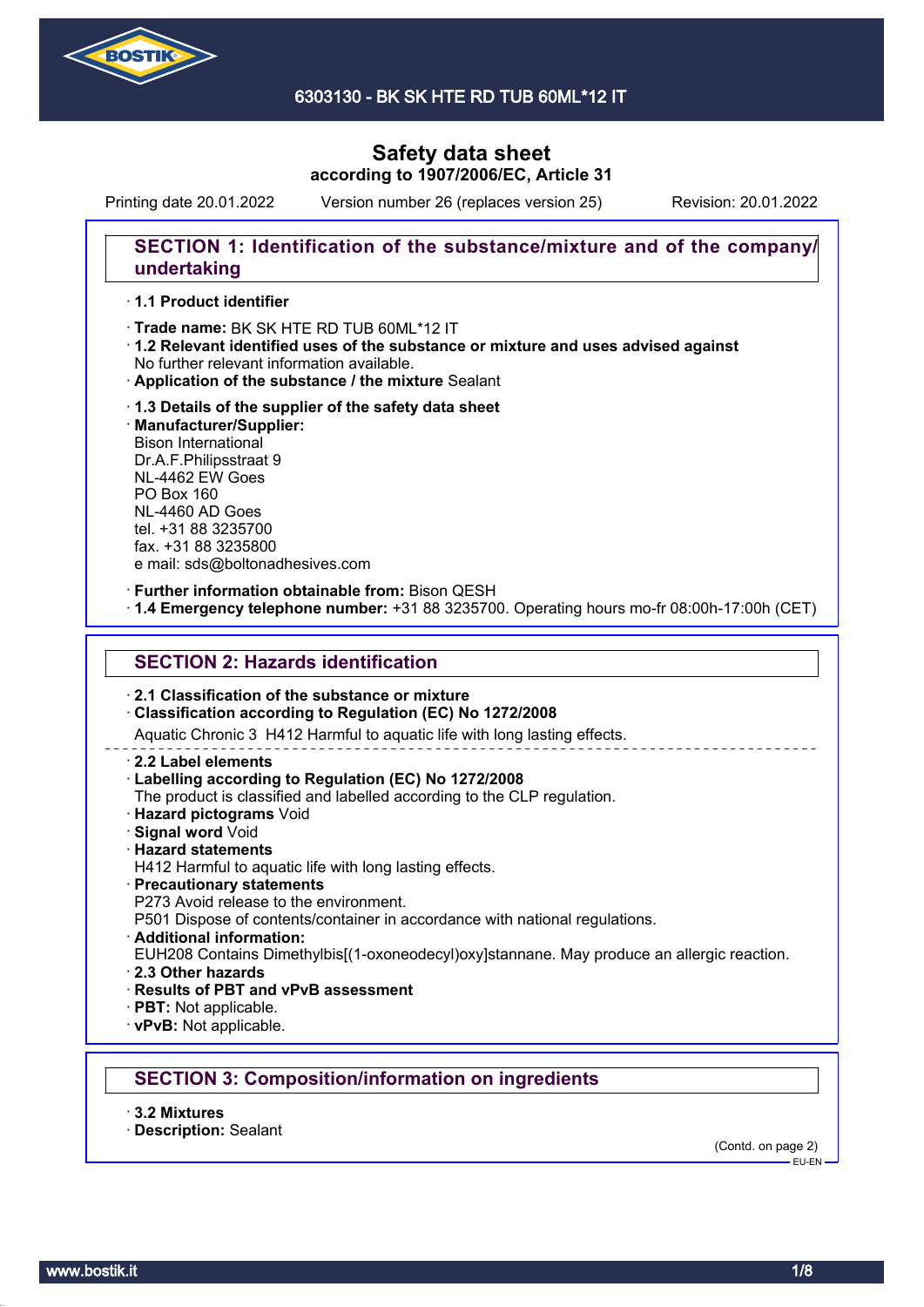

Printing date 20.01.2022 Version number 26 (replaces version 25) Revision: 20.01.2022

#### **Trade name: BK SK HTE RD TUB 60ML\*12 IT**

(Contd. of page 1) · **Dangerous components:** CAS: 556-67-2 EINECS: 209-136-7 Index number: 014-018-00-1 Reg.nr.: 01-2119529238-36 octamethylcyclotetrasiloxane **B** Flam. Liq. 3, H226; **B** Repr. 2, H361f; Aquatic Chronic 1,  $H<sup>410</sup>$  (M=10) PBT; vPvB ≥0.025-<0.25% CAS: 68928-76-7 EINECS: 273-028-6 Reg.nr.: 01-2120770324-57 Dimethylbis[(1-oxoneodecyl)oxy]stannane Acute Tox. 4, H302; Skin Irrit. 2, H315; Skin Sens. 1A, H317; Aquatic Chronic 3, H412  $50.1%$ 

## · **Additional information:**

As the product vulcanises acetic acid (CAS 64-19-7) is produced.

For the wording of the listed hazard phrases refer to section 16.

# **SECTION 4: First aid measures**

#### · **4.1 Description of first aid measures**

· **General information:** No special measures required.

· **After inhalation:**

Supply fresh air; consult doctor in case of complaints.

No special measures required.

· **After skin contact:** Generally the product does not irritate the skin.

- · **After eye contact:** Rinse opened eye for several minutes under running water.
- · **After swallowing:** If symptoms persist consult doctor.
- · **4.2 Most important symptoms and effects, both acute and delayed** No further relevant information available.
- · **4.3 Indication of any immediate medical attention and special treatment needed** No further relevant information available.

# **SECTION 5: Firefighting measures**

- · **5.1 Extinguishing media**
- · **Suitable extinguishing agents:** Use fire extinguishing methods suitable to surrounding conditions.
- · **5.2 Special hazards arising from the substance or mixture** No further relevant information available.
- · **5.3 Advice for firefighters**
- · **Protective equipment:** No special measures required.

# **SECTION 6: Accidental release measures**

· **6.1 Personal precautions, protective equipment and emergency procedures** Not required. · **6.2 Environmental precautions:**

Do not allow product to reach sewage system or any water course. Inform respective authorities in case of seepage into water course or sewage system. Do not allow to enter sewers/ surface or ground water.

· **6.3 Methods and material for containment and cleaning up:**

Send for recovery or disposal in suitable receptacles.

Absorb with liquid-binding material (sand, diatomite, acid binders, universal binders, sawdust).

(Contd. on page 3)  $-$ FU-FN-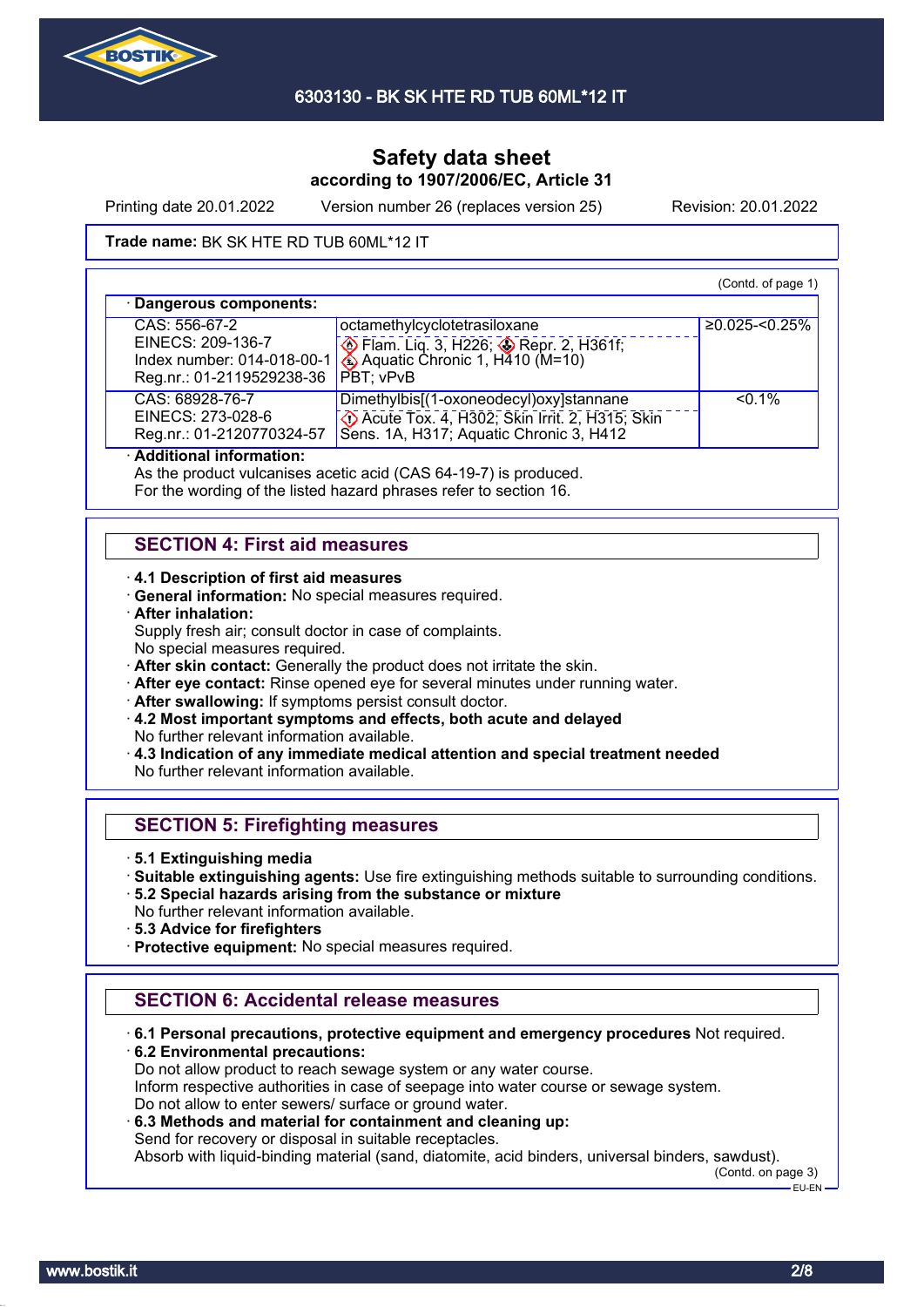

Printing date 20.01.2022 Version number 26 (replaces version 25) Revision: 20.01.2022

(Contd. of page 2)

#### **Trade name: BK SK HTE RD TUB 60ML\*12 IT**

#### · **6.4 Reference to other sections**

No dangerous substances are released.

See Section 7 for information on safe handling.

See Section 8 for information on personal protection equipment.

See Section 13 for disposal information.

## **SECTION 7: Handling and storage**

· **7.1 Precautions for safe handling** No special precautions are necessary if used correctly. · **Information about fire - and explosion protection:** No special measures required.

· **7.2 Conditions for safe storage, including any incompatibilities**

- · **Storage:**
- · **Requirements to be met by storerooms and receptacles:** No special requirements.
- · **Information about storage in one common storage facility:** Not required.
- · **Further information about storage conditions:** None.
- · **Storage class:** 12
- · **7.3 Specific end use(s)** No further relevant information available.

## **SECTION 8: Exposure controls/personal protection**

- · **8.1 Control parameters**
- · **Ingredients with limit values that require monitoring at the workplace:**

The product does not contain any relevant quantities of materials with critical values that have to be monitored at the workplace.

- · **Additional information:** The lists valid during the making were used as basis.
- · **8.2 Exposure controls**
- · **Appropriate engineering controls** No further data; see item 7.
- · **Individual protection measures, such as personal protective equipment**
- · **General protective and hygienic measures:**

The usual precautionary measures are to be adhered to when handling chemicals. Wash hands before breaks and at the end of work.

- · **Respiratory protection:** Not required.
- · **Hand protection**

The glove material has to be impermeable and resistant to the product/ the substance/ the preparation.

Selection of the glove material on consideration of the penetration times, rates of diffusion and the degradation

· **Material of gloves**

Recommended thickness of the material: > 0,12 mm

- Nitrile rubber, NBR
- · **Penetration time of glove material**

For the mixture of chemicals mentioned below the penetration time has to be at least 10 minutes (Permeation according to EN 374 Part 3: Level 1).

**Eye/face protection** Goggles recommended during refilling

 EU-EN (Contd. on page 4)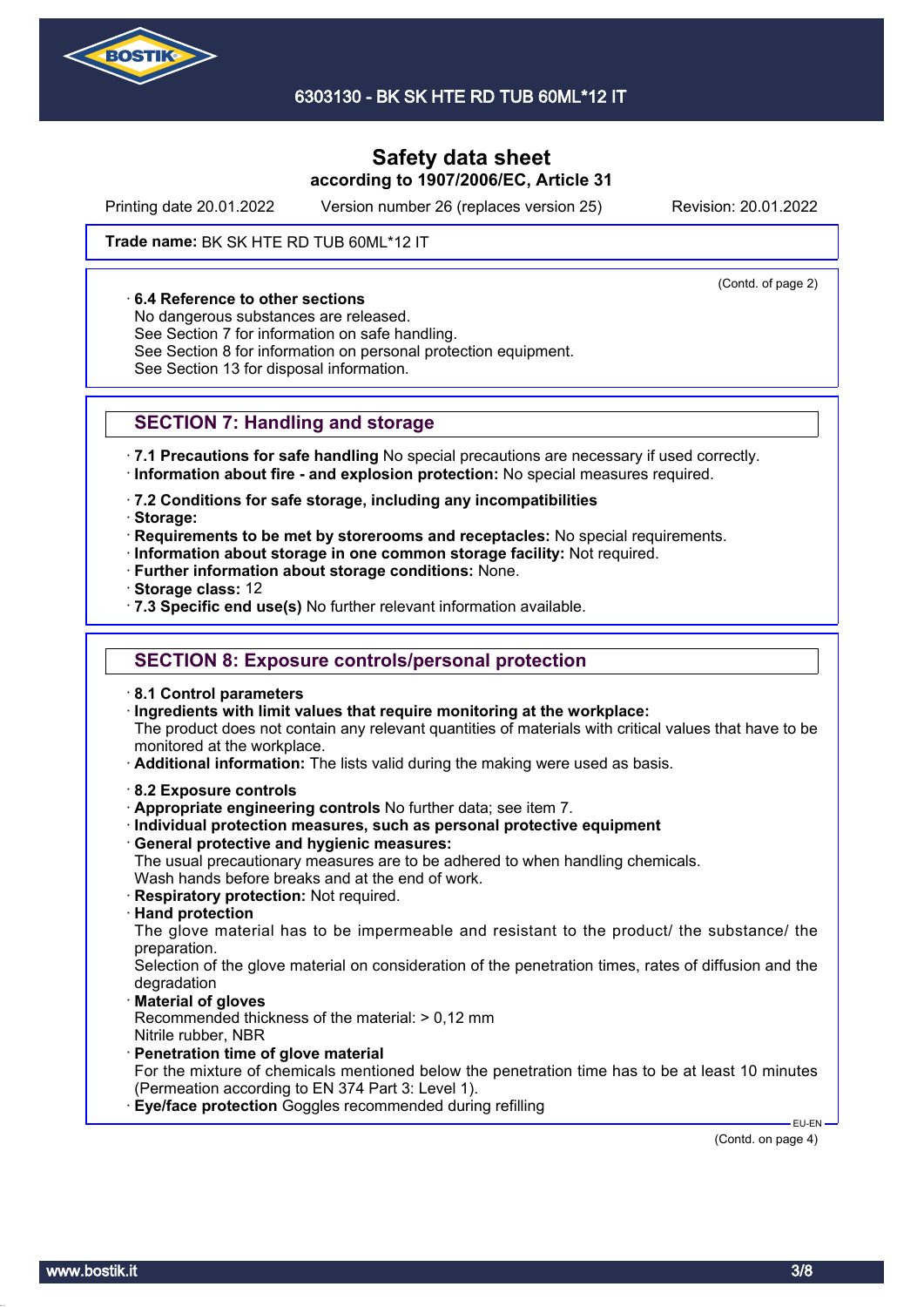

Printing date 20.01.2022 Version number 26 (replaces version 25) Revision: 20.01.2022

**Trade name: BK SK HTE RD TUB 60ML\*12 IT** 

(Contd. of page 3)

| <b>SECTION 9: Physical and chemical properties</b><br>9.1 Information on basic physical and chemical properties |                                                    |  |
|-----------------------------------------------------------------------------------------------------------------|----------------------------------------------------|--|
|                                                                                                                 |                                                    |  |
| · Physical state                                                                                                | Fluid                                              |  |
| · Colour:                                                                                                       | According to product specification                 |  |
| · Odour:                                                                                                        | Characteristic                                     |  |
| · Odour threshold:                                                                                              | Not determined.                                    |  |
| · Melting point/freezing point:                                                                                 | Undetermined.                                      |  |
| <b>Boiling point or initial boiling point and</b>                                                               |                                                    |  |
| boiling range                                                                                                   | 2230 °C                                            |  |
| · Flammability                                                                                                  | Not applicable.                                    |  |
| · Lower and upper explosion limit                                                                               |                                                    |  |
| · Lower:                                                                                                        | Not determined.                                    |  |
| · Upper:                                                                                                        | Not determined.                                    |  |
| · Flash point:                                                                                                  | Not applicable.                                    |  |
| · Auto-ignition temperature:                                                                                    | Product is not selfigniting.                       |  |
| · Decomposition temperature:                                                                                    | Not determined.                                    |  |
| ∙ pH                                                                                                            | Not determined.                                    |  |
| · Viscosity:                                                                                                    |                                                    |  |
| · Kinematic viscosity                                                                                           | Not determined.                                    |  |
|                                                                                                                 | Not determined.                                    |  |
| · Dynamic:                                                                                                      |                                                    |  |
| · Solubility                                                                                                    |                                                    |  |
| · water:                                                                                                        | Not miscible or difficult to mix.                  |  |
| · Partition coefficient n-octanol/water (log                                                                    |                                                    |  |
| value)                                                                                                          | Not determined.                                    |  |
| · Vapour pressure:                                                                                              | Not determined.                                    |  |
| · Density and/or relative density                                                                               |                                                    |  |
| Density at 20 °C:                                                                                               | 1.04 $g/cm3$                                       |  |
| · Relative density                                                                                              | Not determined.                                    |  |
| · Vapour density                                                                                                | Not determined.                                    |  |
| · 9.2 Other information                                                                                         | All relevant physical data were determined for the |  |
|                                                                                                                 | mixture. All non-determined data are not           |  |
|                                                                                                                 | measurable or not relevant for the                 |  |
|                                                                                                                 | characterization of the mixture.                   |  |
|                                                                                                                 |                                                    |  |
|                                                                                                                 |                                                    |  |
| · Appearance:<br>$\cdot$ Form:                                                                                  |                                                    |  |
|                                                                                                                 | Fluid                                              |  |
| · Important information on protection of health                                                                 |                                                    |  |
| and environment, and on safety.                                                                                 |                                                    |  |
| · Ignition temperature:                                                                                         | >370 °C                                            |  |
| <b>Explosive properties:</b>                                                                                    | Product does not present an explosion hazard.      |  |
| · Solvent content:                                                                                              |                                                    |  |
| · Solids content:                                                                                               | 62.4 %                                             |  |
| Change in condition                                                                                             |                                                    |  |
| <b>Evaporation rate</b>                                                                                         | Not determined.                                    |  |
| Information with regard to physical hazard                                                                      |                                                    |  |
| classes                                                                                                         |                                                    |  |
| <b>Explosives</b><br>· Flammable gases                                                                          | Void<br>Void                                       |  |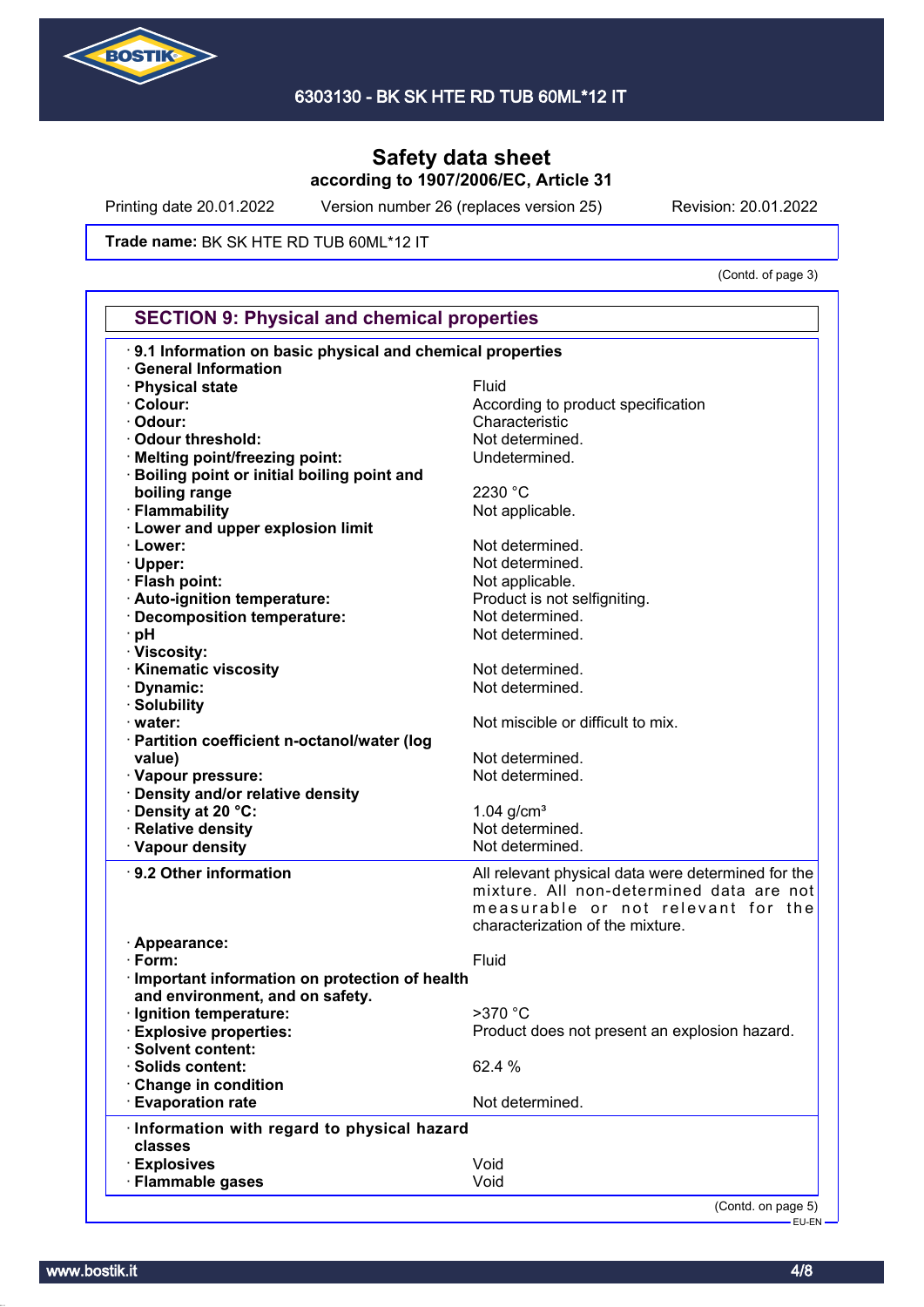

Printing date 20.01.2022 Version number 26 (replaces version 25) Revision: 20.01.2022

#### **Trade name: BK SK HTE RD TUB 60ML\*12 IT**

|                                              |      | (Contd. of page 4) |
|----------------------------------------------|------|--------------------|
| · Aerosols                                   | Void |                    |
| <b>Oxidising gases</b>                       | Void |                    |
| · Gases under pressure                       | Void |                    |
| · Flammable liquids                          | Void |                    |
| · Flammable solids                           | Void |                    |
| <b>Self-reactive substances and mixtures</b> | Void |                    |
| · Pyrophoric liquids                         | Void |                    |
| · Pyrophoric solids                          | Void |                    |
| · Self-heating substances and mixtures       | Void |                    |
| · Substances and mixtures, which emit        |      |                    |
| flammable gases in contact with water        | Void |                    |
| <b>Oxidising liquids</b>                     | Void |                    |
| · Oxidising solids                           | Void |                    |
| · Organic peroxides                          | Void |                    |
| Corrosive to metals                          | Void |                    |
| <b>Desensitised explosives</b>               | Void |                    |

## **SECTION 10: Stability and reactivity**

- · **10.1 Reactivity** No further relevant information available.
- · **10.2 Chemical stability**
- · **Thermal decomposition / conditions to be avoided:**
- No decomposition if used according to specifications.
- · **10.3 Possibility of hazardous reactions** No dangerous reactions known.
- · **10.4 Conditions to avoid** No further relevant information available.
- · **10.5 Incompatible materials:** No further relevant information available.
- · **10.6 Hazardous decomposition products:** No dangerous decomposition products known.

# **SECTION 11: Toxicological information**

· **11.1 Information on hazard classes as defined in Regulation (EC) No 1272/2008**

· **Acute toxicity** Based on available data, the classification criteria are not met.

- · **Skin corrosion/irritation** Based on available data, the classification criteria are not met.
- · **Serious eye damage/irritation** Based on available data, the classification criteria are not met.
- · **Respiratory or skin sensitisation** Based on available data, the classification criteria are not met.
- · **Germ cell mutagenicity**

Not applicable.

- Based on available data, the classification criteria are not met.
- · **Carcinogenicity** Based on available data, the classification criteria are not met.
- · **Reproductive toxicity** Based on available data, the classification criteria are not met.
- · **STOT-single exposure** Based on available data, the classification criteria are not met.
- · **STOT-repeated exposure** Based on available data, the classification criteria are not met.
- · **Aspiration hazard** Based on available data, the classification criteria are not met.
- · **Additional toxicological information:**
- · **Acute effects (acute toxicity, irritation and corrosivity)** Not applicable.
- · **Sensitisation** Not applicable.
- · **Repeated dose toxicity** Not applicable.

(Contd. on page 6) EU-EN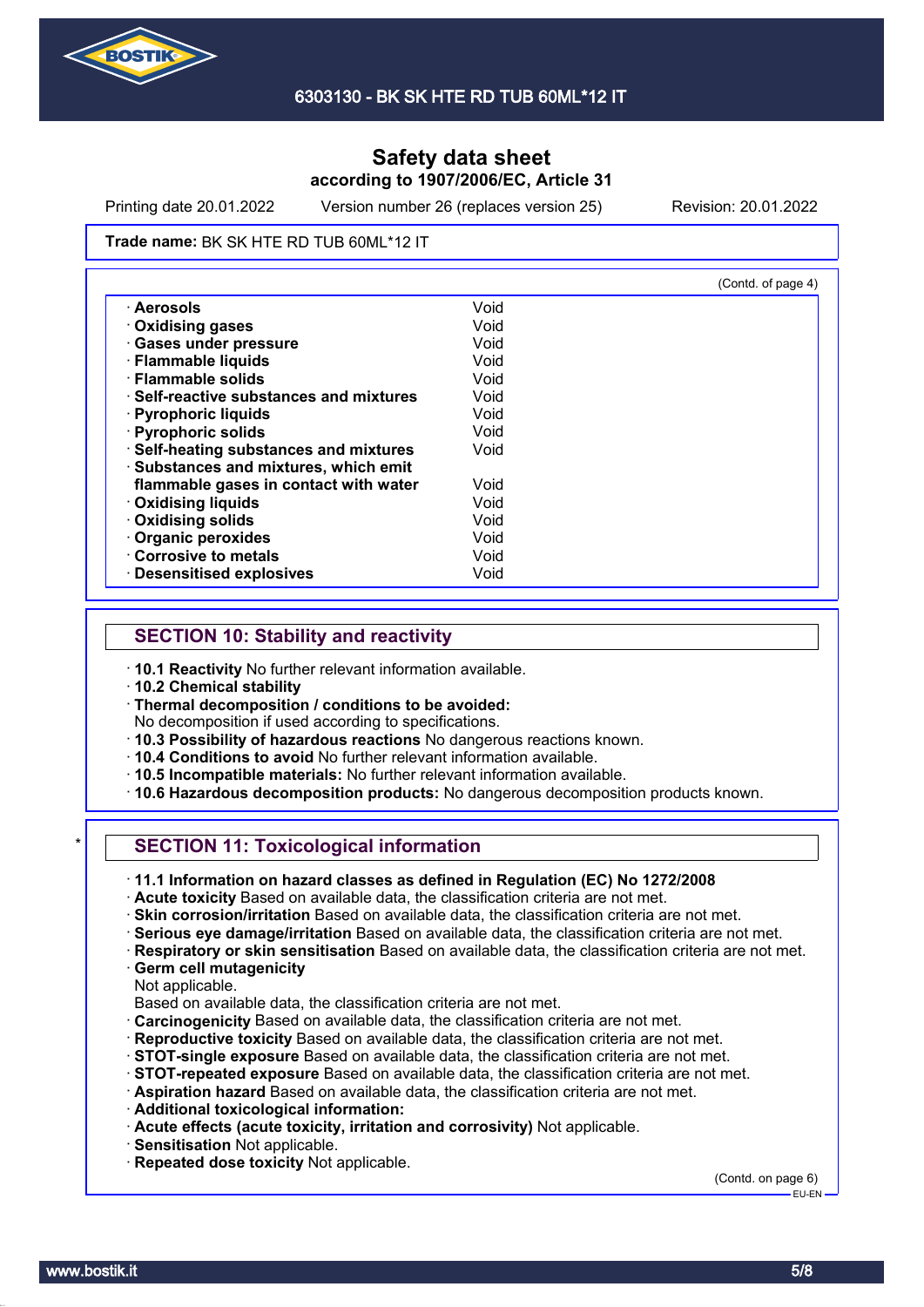

Printing date 20.01.2022 Version number 26 (replaces version 25) Revision: 20.01.2022

(Contd. of page 5)

**Trade name: BK SK HTE RD TUB 60ML\*12 IT** 

#### · **11.2 Information on other hazards**

## · **Endocrine disrupting properties**

540-97-6 dodecamethylcyclohexasiloxane (D6) List II

556-67-2 octamethylcyclotetrasiloxane List II; III List II; III

# **SECTION 12: Ecological information**

- · **12.1 Toxicity**
- · **Aquatic toxicity:** No further relevant information available.
- · **12.2 Persistence and degradability** No further relevant information available.
- · **12.3 Bioaccumulative potential** No further relevant information available.
- · **12.4 Mobility in soil** No further relevant information available.
- · **12.5 Results of PBT and vPvB assessment**
- · **PBT:** Not applicable.
- · **vPvB:** Not applicable.
- · **12.6 Endocrine disrupting properties**
- For information on endocrine disrupting properties see section 11.
- · **12.7 Other adverse effects**
- · **Remark:** Harmful to fish
- · **Additional ecological information:**
- · **General notes:**

Water hazard class 2 (German Regulation) (Self-assessment): hazardous for water Do not allow product to reach ground water, water course or sewage system. Danger to drinking water if even small quantities leak into the ground.

Harmful to aquatic organisms

# **SECTION 13: Disposal considerations**

## · **13.1 Waste treatment methods**

- · **Recommendation**
- Must not be disposed together with household garbage. Do not allow product to reach sewage system.

Disposal must be made according to official regulations.

· **Uncleaned packaging:**

· **Recommendation:**

Packagings that may not be cleansed are to be disposed of in the same manner as the product.

| <b>SECTION 14: Transport information</b>                   |               |                                     |
|------------------------------------------------------------|---------------|-------------------------------------|
| 14.1 UN number or ID number<br>· ADR/ADN, IMDG, IATA       | not regulated |                                     |
| ∙ ADN                                                      | not regulated |                                     |
| 14.2 UN proper shipping name<br>· ADR/ADN, ADN, IMDG, IATA | not regulated |                                     |
|                                                            |               | (Contd. on page 7)<br>$-$ FH-FN $-$ |

www.bostik.it 6/8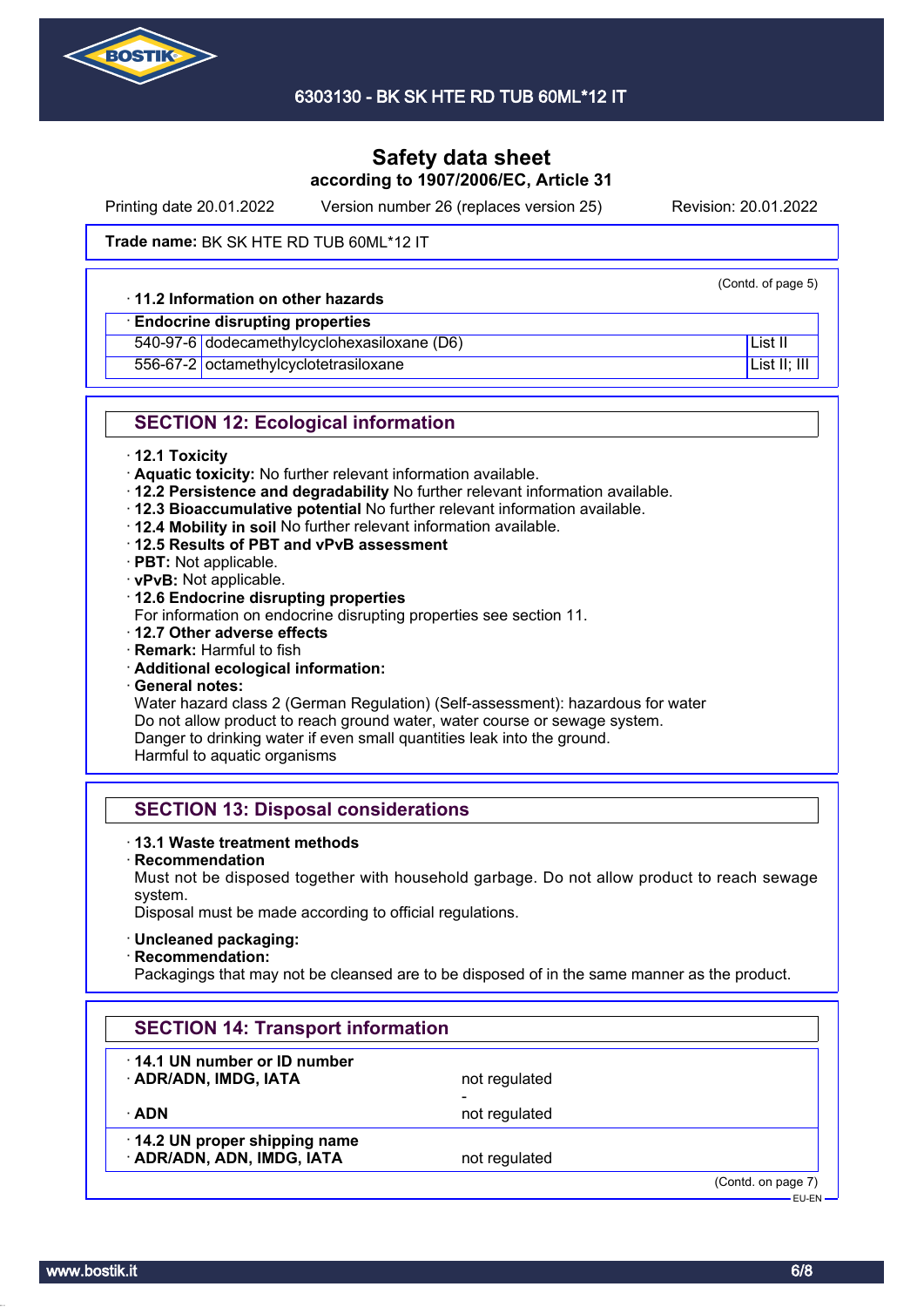

Printing date 20.01.2022 Version number 26 (replaces version 25) Revision: 20.01.2022

**Trade name: BK SK HTE RD TUB 60ML\*12 IT** 

|                                                                        | (Contd. of page 6)                                                                                                                                                  |
|------------------------------------------------------------------------|---------------------------------------------------------------------------------------------------------------------------------------------------------------------|
| 14.3 Transport hazard class(es)                                        |                                                                                                                                                                     |
| · ADR/ADN, ADN, IMDG, IATA<br>· Class                                  | not regulated                                                                                                                                                       |
| 14.4 Packing group<br>· ADR/ADN, IMDG, IATA                            | not regulated                                                                                                                                                       |
| 14.5 Environmental hazards:<br>· Marine pollutant:                     | No                                                                                                                                                                  |
| 14.6 Special precautions for user                                      | Not applicable.                                                                                                                                                     |
| 14.7 Maritime transport in bulk according to<br><b>IMO instruments</b> | Not applicable.                                                                                                                                                     |
| · Transport/Additional information:                                    | Not dangerous according to the above<br>specifications.<br><u>.</u>                                                                                                 |
| <b>∴IMDG</b><br>· Remarks:                                             | Under certain conditions substances in Class 3<br>(flammable liquids) can be classified in<br>packinggroup III.<br>See IMDG, Part 2, Chapter 2.3, Paragraph 2.3.2.2 |
| · UN "Model Regulation":                                               | not regulated                                                                                                                                                       |

# **SECTION 15: Regulatory information**

- · **15.1 Safety, health and environmental regulations/legislation specific for the substance or mixture**
- · **Directive 2012/18/EU**

· **Named dangerous substances - ANNEX I** None of the ingredients is listed.

- · **REGULATION (EC) No 1907/2006 ANNEX XVII** Conditions of restriction: 3, 70
- · **DIRECTIVE 2011/65/EU on the restriction of the use of certain hazardous substances in electrical and electronic equipment – Annex II**

None of the ingredients is listed.

· **REGULATION (EU) 2019/1148**

· **Annex I - RESTRICTED EXPLOSIVES PRECURSORS (Upper limit value for the purpose of licensing under Article 5(3))**

None of the ingredients is listed.

· **Annex II - REPORTABLE EXPLOSIVES PRECURSORS**

None of the ingredients is listed.

· **Regulation (EC) No 273/2004 on drug precursors**

None of the ingredients is listed.

· **Regulation (EC) No 111/2005 laying down rules for the monitoring of trade between the Community and third countries in drug precursors**

None of the ingredients is listed.

(Contd. on page 8) EU-EN